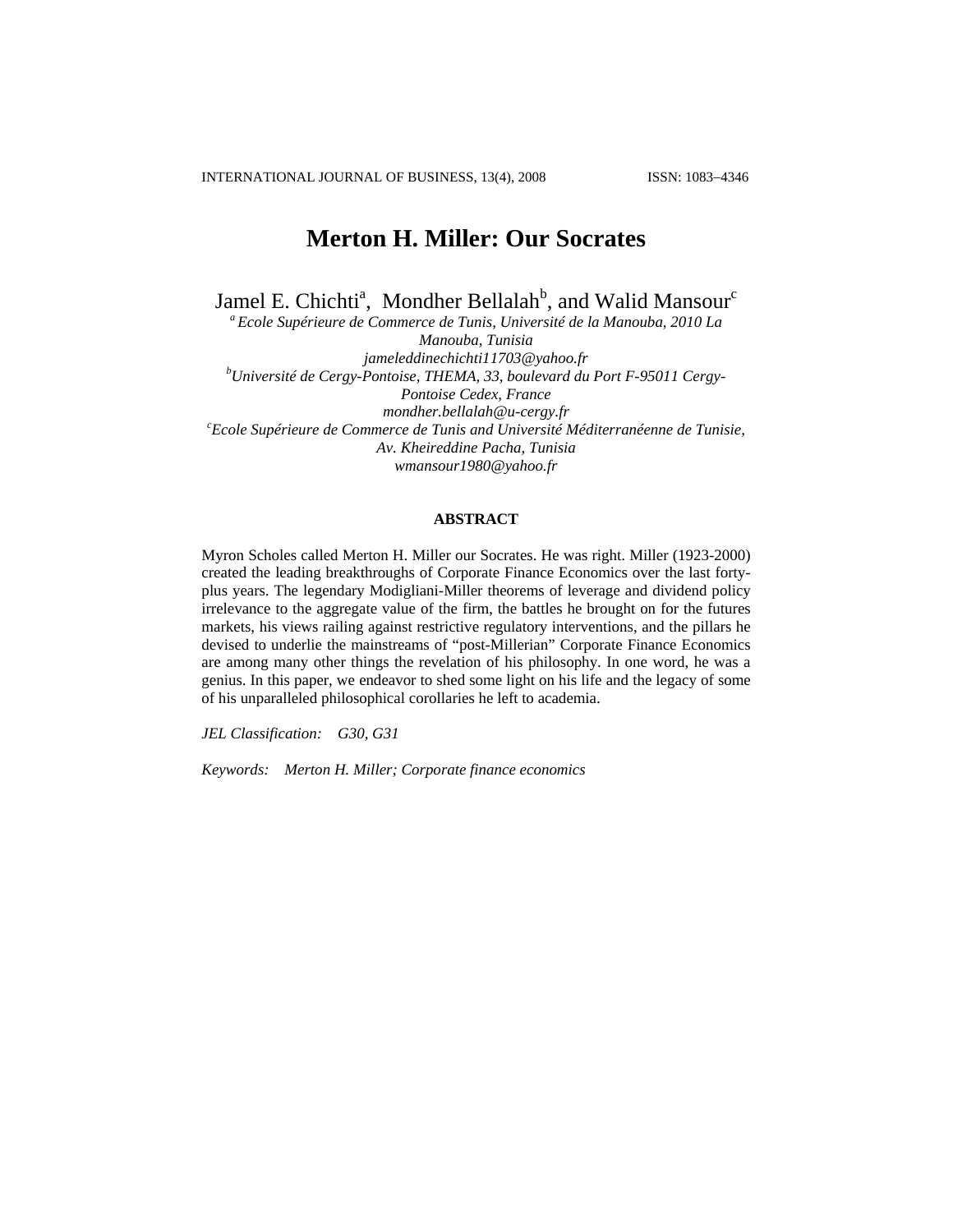## **I. INTRODUCTION**

One of the greatest financial philosophers of the last century is Merton H. Miller, the Robert R. McCormick Distinguished Service Professor of Finance until 2000. He knew how to contrive well-cemented bases for a new scientific and philosophical reasoning in economics. All his life was an uninterrupted array of successes, but also failures, which, in bulk, shaped the directional corollaries of Corporate Finance Economics, and even same those of macro-economics. He won the Nobel Prize in 1990, sharing it with Harry Markowitz and William Sharpe. That was for him a supreme recognition from the Financial Community.

In a succinct note describing how he became an economist, Paul Anthony Samuelson said: "*Harvard made us. But as I have written many times, we made Harvard*". This strong and consistent statement would say that an elite of eminent professors who brought to the world what thousands of people had had in hundreds of universities around the world for the last forty-plus years. Miller was unmistakably one of them. His methodological shadow still affects the theoretical temptations to model financial phenomena.

In this paper, our attention will be directed at emphasizing the track records of Miller on the intellectual side, as well as some insights from his personal life, that's what many people would be interested in. Indeed, all undergraduate and graduate corporate finance curricula around the world must embed compulsorily the MM theorems as the major cornerstone. Hence, we are tremendously motivated to expound the life of Merton Miller, though, maybe, we would add nothing new to theory, but speaking again and again about him turns out to be extremely exciting. We further will endeavor to point out what seems to be salient in his academic life.

## **II. THE INTELLECTUAL BIRTH OF A LEGENDARY FINANCIAL ECONOMIST**

Miller saw the light in Boston on May 16, 1923, the sole child of Joel and Sylvia Miller, in the same area where William F. Sharpe was born, eleven years later.<sup>1</sup> He followed the footsteps of his father by attending Harvard University, not to get law courses, but economics. At the age of 17, he entered for the first time the lecture hall where he met Robert M. Solow, the 1987 Nobel Prize-winner for his work on growth theory. In 1943, Miller graduated magna cum laude with a B.A. in economics, and then worked during the years of the WW2 as an economist in the Division of Tax Research of the U.S. Treasury Department in Washington D.C. Afterwards, he moved to the Division of Research and Statistics of the Board of Governors of the Federal Reserve System. Prior to that, he worked, while a fellow, for a company advising people about their portfolios selection, though no portfolio theory existed at that time.<sup>2</sup>

In concert with Miller's credentials, unsurprisingly, he gained a striking expertise in taxation because of his work in Public Finances. In addition, Miller turned out to be sharply a great devotee of Corporate Finance and more precisely its tax side. By virtue of that devotion, he earned his doctorate on prices discrimination in the railway industry from Johns Hopkins University by the end of 1952. During 1953, he was appointed as a Visiting Assistant Lecturer at London School of Economics. After that, he moved to the Graduate School of Industrial Administration of then Carnegie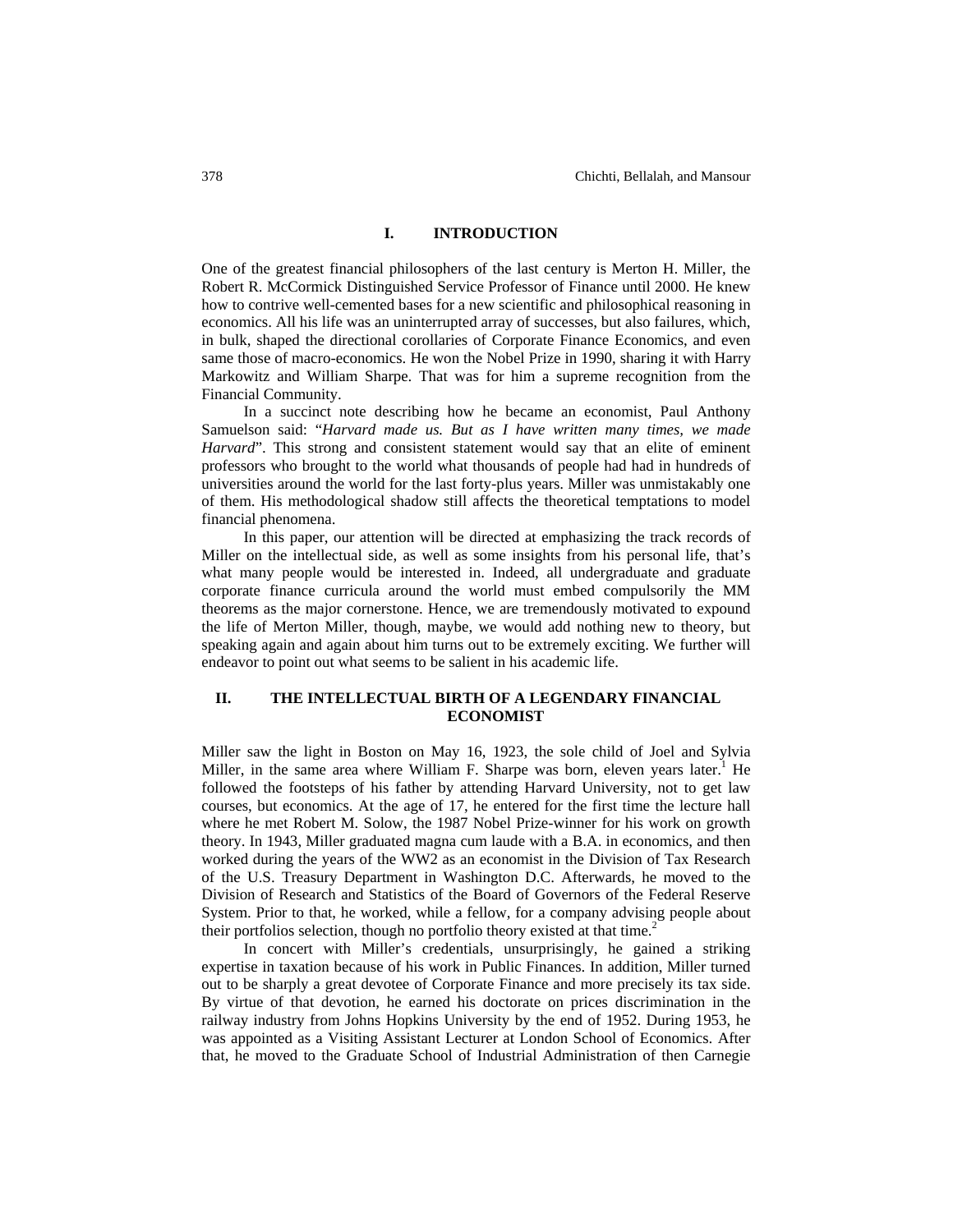Institute of Technology (now Carnegie-Mellon University), where he met for the first time Franco Modigliani.<sup>3</sup> His seven-year period (1954-1961) he spent at Carnegie Tech was prodigiously fruitful to the extent that it has led to the legendary Modigliani and Miller papers, together with many brilliant economists working in one of most active business schools of the USA.<sup>4</sup>

Modigliani described his meeting with Miller as one of the most productive days of his life. The collaboration between Miller and Modigliani turns out to be the span for the intellectual birth of a great economist, namely Merton H. Miller. It is not eccentric, however, that Richard Roll, a former student of Miller, says he is obviously a great scholar and one of the best economists ever.

## **III. MAJOR COROLLARIES OF MILLER'S PHILOSOPHY**

William F. Sharpe said Miller never accepted conventional wisdom. Instead, he questioned everything, subjecting every proposition to the power of his phenomenal intellect. It is for this reason that, after failing to prove the existence of an optimal capital structure, he posited, jointly with Modigliani, that there is no optimum. This pattern, however, was not only confessed by data, in the original 1958 paper. It was a theoretical model consisting of a starting-point, and based on a proof—the arbitrage<sup>5</sup> concept—that dealt with the problem from the opposite side. Based on the Fisherian principle,<sup>6</sup> Modigliani and Miller used that proof (sometimes referred to as the homemade leverage argument) to start from a different starting-point looking at why and how the firm sells (not buys) which types of securities, which was unusual. The arbitrage is a constant theme in Miller's intellectual career from his work in Corporate Finance to his analyzes of financial innovation, financial crashes, and crises (Stulz, 2003).

Loads of financial economists hit at the first proposition of capital structure irrelevance to the aggregate firm value such that its consistency is tailed-off. What makes the proposition "dazzling" is not only its implication, but the arbitrage device itself. In fact, in the 1958 paper, it was proven that arbitrageurs grasp arbitrage opportunities that may crop up due to discrepancies between the values of leveraged and unleveraged firms, holding the risk of failure constant.<sup>7</sup> The implemented arbitrage strategy is grounded on a set of conjectures such that the information is symmetrically distributed among security claimants, the market is transaction and contracting-costs free.<sup>8</sup>

#### **A. The "Nothing Matters" View**

Before publishing the 1958 paper, the reigning idea in Wall Street was the positive affect indebtedness would have on the firm's aggregate value. Moreover, since debt financing is cheaper than equity financing (by virtue of the preferential tax treatment of debt), the firm's aggregate value must be positively correlated with leverage, which, accordingly, means that the after-tax cost of capital is inversely related to leverage, as long as its level does not approach the "danger zone".

The central question academics inquired into was what the market effectively capitalized (Miller, 1977), and whether the indebtedness level would really impact the shareholders' wealth. Modigliani and Miller (1958) first supposed the economic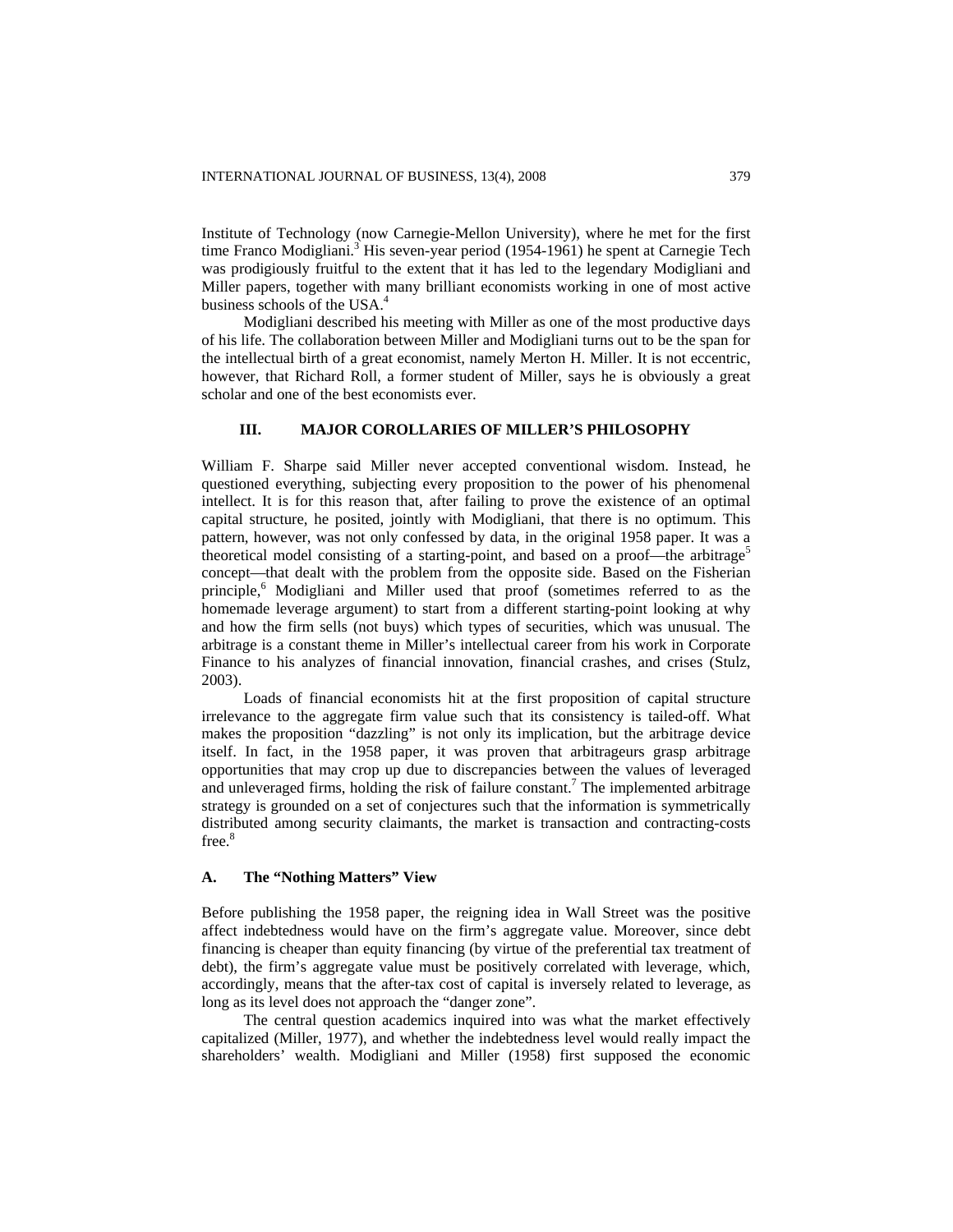assumptions of rationality, and the perfect market conditions are both met. The major result was: when the market breaks even (i.e., at the equilibrium or when the market clears in the Walrasian language), the aggregate value of the firm is not affected by the modifications in its capital structure. Thereby, different combinations of different financing sources, say shares, bonds, warrants, preferred shares, do not enhance the expected welfare accruing to shareholders. These financing sources just slice up the underlying earnings in different ways (Tanous, 1997), such that the firm's value solely hinges on its stream of expected cash flows and discount factor; that is, on its real investment independently of the liabilities' constituents.

All this is true in the idealized world they assumed. Miller often expounds jokingly the Modigliani-Miller theorem by saying "you may understand it if you know why this is a joke. The pizza delivery man comes to Yogi Berra<sup>9</sup> after the game and says, Yogi, how do you want this pizza cut, into quarters or eights? And Yogi says, cut it in eights pieces, I am feeling hungry tonight."

In concert with this state of affairs, the aggregate values of unleveraged and leveraged firms must be the same, conditionally on the fact that they hold the same set of real assets. The first proposition was thoroughly explained in the seminal book of Fama and Miller (1972) through the addition of another condition to ensure the indifference of securityholders regarding the firm's financing choices. Indeed, the old securityholders need to be protected by the "me-first rules" through the assignment of seniority to their debts, and junior feature to the newly-issued ones. Therefore, equityholders are in turn protected by the me-first rules that, in compliance with Culp (2003), require any early retirements of debt to begin with the most junior issues.

The 1958 original paper embedded two additional, of course irrelevance, propositions. Proposition two states that leverage cannot lower the firm's WACC, in the sense that the debts' tax deductibility favor is tailed-off by the equityholders' required profitability. Indeed, Miller (1990) points out that stockholders require a compensation (a sort of leverage penalty) for the risk of a higher indebtedness, just to nullify the decrease in the WACC brought forth by debt financing.

The third Proposition is important as much as the first two ones, since it was the basis for the development of leading approaches within "post-Millerian" Corporate Finance Economics (e.g., Myers and Majluf (1984) and Myers's (1984) pecking order theory, Stiglitz's work on Information Economics, etc.) It plainly says that the types of securities do not affect the firms choices with respect to investing or such that an investment opportunity is grasped if and only if its expected return exceeds what it costs.

The 1958 paper did contain the first bloc of the constituents of the irrelevance propositions. And that bloc was the most attractive. The irrelevance of dividend policy first appeared in a succinct and implicit manner in Modigliani and Miller (1959) as a response to Durand's (1959) detracting comment. Although Modigliani and Miller knew that something was going wrong with their first bloc, they insisted to formalize the second bloc in Modigliani and Miller (1961) to deflect criticisms of their first proposition (Pagano, 2005), and bolster up the consistency of their proof.

The same arbitrage rationale is used to show that the possibility of constructing homemade dividends on the personal account may be fulfilled by firms, which ensures the same irrelevance result. This second bloc is at odds with the classical finance's view of Gordon-Shapiro asserting the value-enhancing effect of dividend policy on stock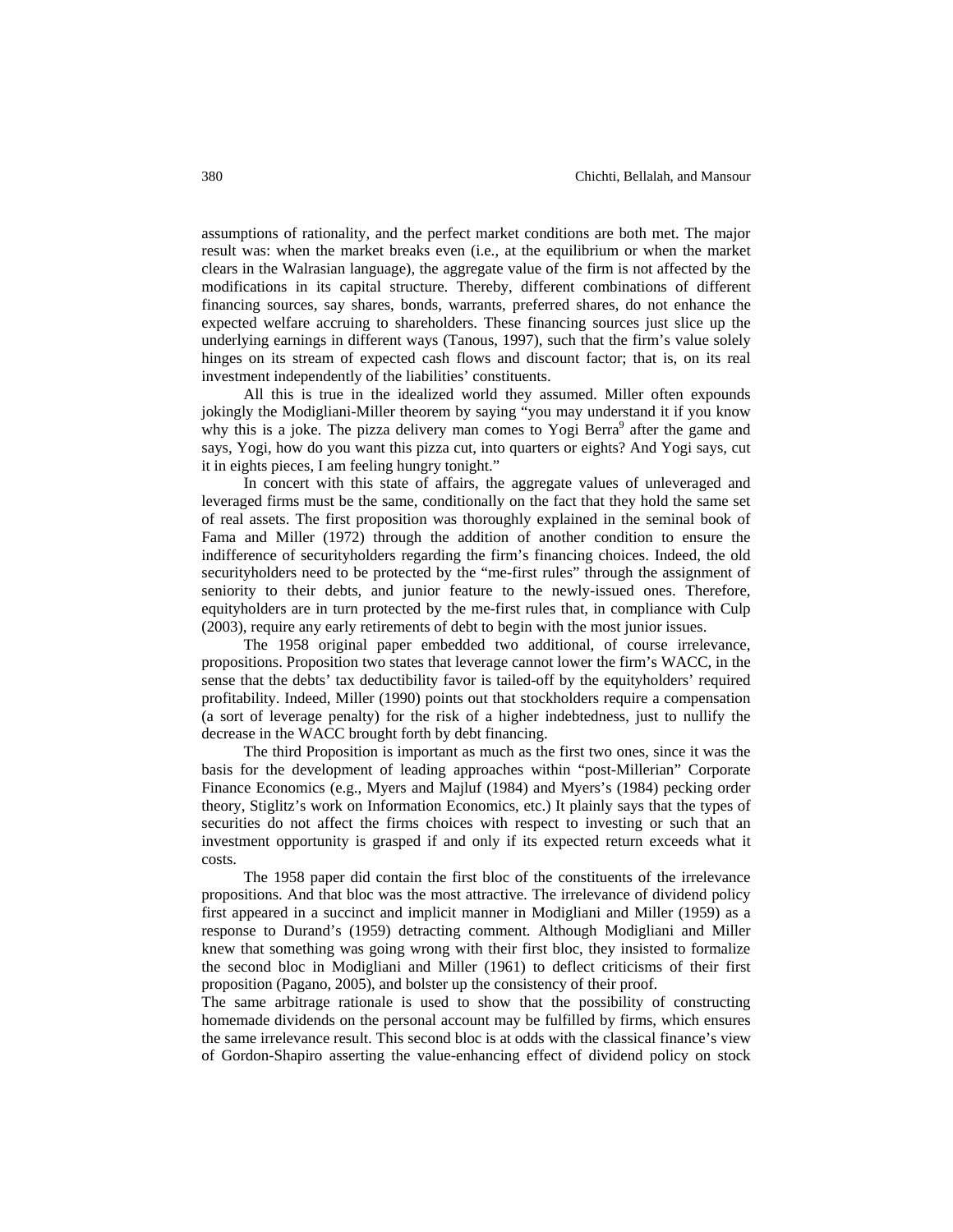prices. The 1961 paper argues the same conclusion such that only the assets allocation matters.

#### **B. The Arbitrage: the Staple of Modern Finance**

Prior to Miller, no finance curricula did formally exist. Giving undergraduate lectures was a "bothering" chore consisting of a legislative depiction of Harvard law courses like the legal commitments, the description of financial contracts, alongside with the archaic elucidations of financial institutions and marketplaces. The departure of Modigliani and Miller (1958) was not grounded on previous equilibrium models of assets prices (developed later with the CAPM-type models); it was, however, based on an already existing concept that they put in the right place. Modigliani and Miller (1958) skated round the arbitrage reasoning and went directly to its application such that it was supposed to include individual strategies (for instance by households) to replicate the best debt-equity combination of the leveraged firm.

It is, however, thought that the aggregate value of a leveraged firm is higher than the one of an all-equity financed firm. In concert with this, individual investors may conjecturally sell a portion of the leveraged firm's stock, buy another portion of the non-leveraged one, and successively operate an individual issuance of debt such that they replicate the best combination (which is implied to be the one of the leveraged firm.) The arbitrage opportunity springs up from the differential of prices of both firms' securities. The debt and equity markets' equilibria are the sets such that, for the same cash flows' exposure to risk, the (partially) leveraged and all-equity financed firms must have the same aggregate values (i.e., they linearly depend upon their respective expected payoffs.)

The fashion introduced in the Modigliani and Miller's (1958) setting was extended to cover some dynamical arbitrage strategies, particularly with the total diffusion of the pricing of contingent claims. The option pricing formula of Black and Scholes (1973) utilizes the arbitrage argument to show how the payoffs of a given set of securities may be easily replicated. Similarly, the same arbitrage arguments would apply to the Arbitrage Pricing Theory (APT).

In the main, the philosophy underlying these arbitrage arguments serves as the basis for pricing all types of securities. One important insight, however, is how to price, say, warrants irrespective of their owners' behavior in front of risk. The answer is obvious: on the basis of Modigliani-Miller arbitrage argument, the absence of free arbitrage opportunities reflects that the price would amount to the stream of expected cash flows, discounted at a risk-free discount factor.

In the course of more than thirty years, the arbitrage-based proof had became a cornerstone in securities pricing to the extent that Miller (1988) considers humorously that the Fisher-Black's "familiar put-call parity theorem is really nothing more than the Modigliani and Miller (1958) proposition I in only a mildly concealing disguise".

## **C. Miller on the Financial Innovations' Usefulness**

Miller devoted the last years of his life to market regulation, derivatives, and futures markets that he describes as "an abiding interest of mine" (Miller, 2000). The greatest part of his views was given when he was a Keynote Speaker for successive ten years for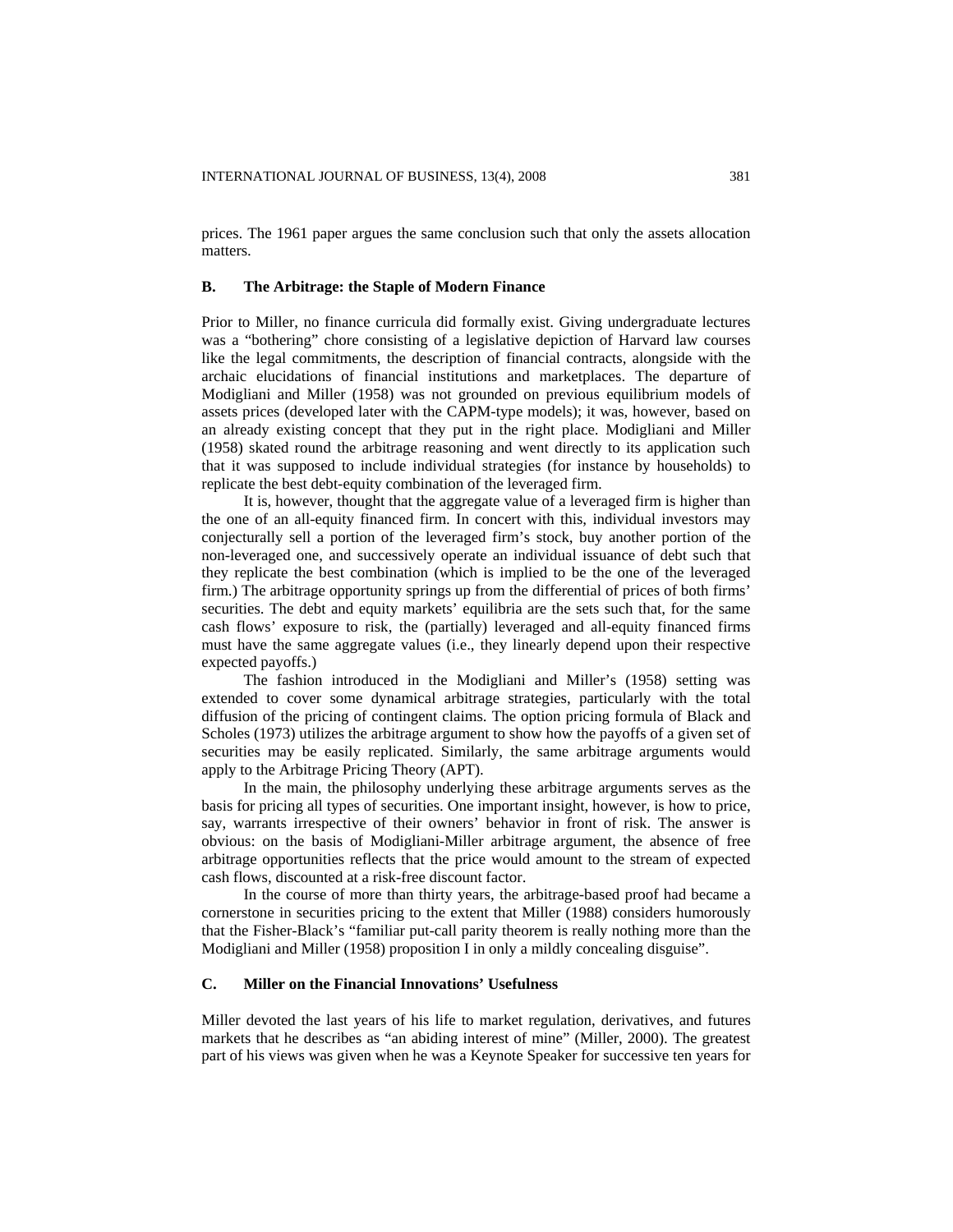PACAP/FMA annual conferences. His interest in such areas grew up in late 1970s and matured after he was at the head of Chicago Stock Exchange, the marketplace in which financial futures were first traded in the States.

The financial Crash of October 1987, the worst of the last fifty years, had given rise to about 20-25% decrease in stock indexes around the entire world. Professionals in the Finance profession considered the index arbitrage and portfolio insurance as the suspected culprits. Miller was charged by Ronny Reagan's Brady Commission to study the causes and consequences of the Crash. Once more, he was at the right place because he analyzed that practical issue armed with his strong academic knowledge and sense of smell. Indeed, he linked between theory and practice to show the leading usefulness of derivatives, especially the financial futures that he considered in his first Keynote Address of the PACAP/FMA meetings as "the most significant financial innovation". At first sight, the 1987 Crash (as well as the 1989 mini-Crash) would be the natural result of a financial rivalry between traditional Stock Exchanges, like the NYSE and futures markets.

On the strength of Miller's supporting views for derivatives, the direct reason is the inconsistency and worsening effects of restrictive regulatory interventions and government interference<sup>10</sup> with the free working of markets put in place "to brake" the speed of derivatives trading. The facts that were shown to be the culprit are mainly high losses borne by banks due to the erroneous expectations with respect to the dynamics of real estate markets. In contrast, the extreme losses banks experienced are much lower with derivatives deals than without.

On another side, practitioners account for the massive flows of funds and financial innovation's reverberations in terms of financial disasters and macroeconomic instability brought forth by crashes. That factual view is outright rejected by the academic circles, headed by Miller. The flows of funds and financial innovation are the engine secreting future growth opportunities, alleviating individual and systemic risks, and enhancing capital markets efficiency.

However, even though the massive flows of funds still exhibit the disgusting smell of death after late 1990s, East-Asia Crises and financial disasters seen in derivatives markets in mid-1990s, the problem is, in the eyes of Miller, connected with binding regulations and (unlucky) derivatives speculators and not to the nature of financial innovation itself.

## **D. The flaws of Miller's Thinking-Machine and the Emergence of the "post-Millerian" Corporate Finance Economics**

Miller's "thinking-machine" was not infallible. In fact, the first spark with which began the detection of its flaws was first begot by MM themselves in their 1963 correction. The firm may earn considerable tax shields due to tax deductibility of debt financing allowed by the U.S. Tax Code, as well as by sundry Tax Codes around the world. Since tax savings are conventionally taken as being on the order of fifty cents of each dollar of permanent debt issued (Miller, 1977), the somewhat optimal capital structure may be determined by confronting deadweight bankruptcy costs and tax shields, in compliance with the common classical rule prior to Modigliani and Miller (1958).

The reincarnation of the latter rule coupled with the relaxation of the no-tax hypothesis constituted the first strand of the post-Millerian corporate finance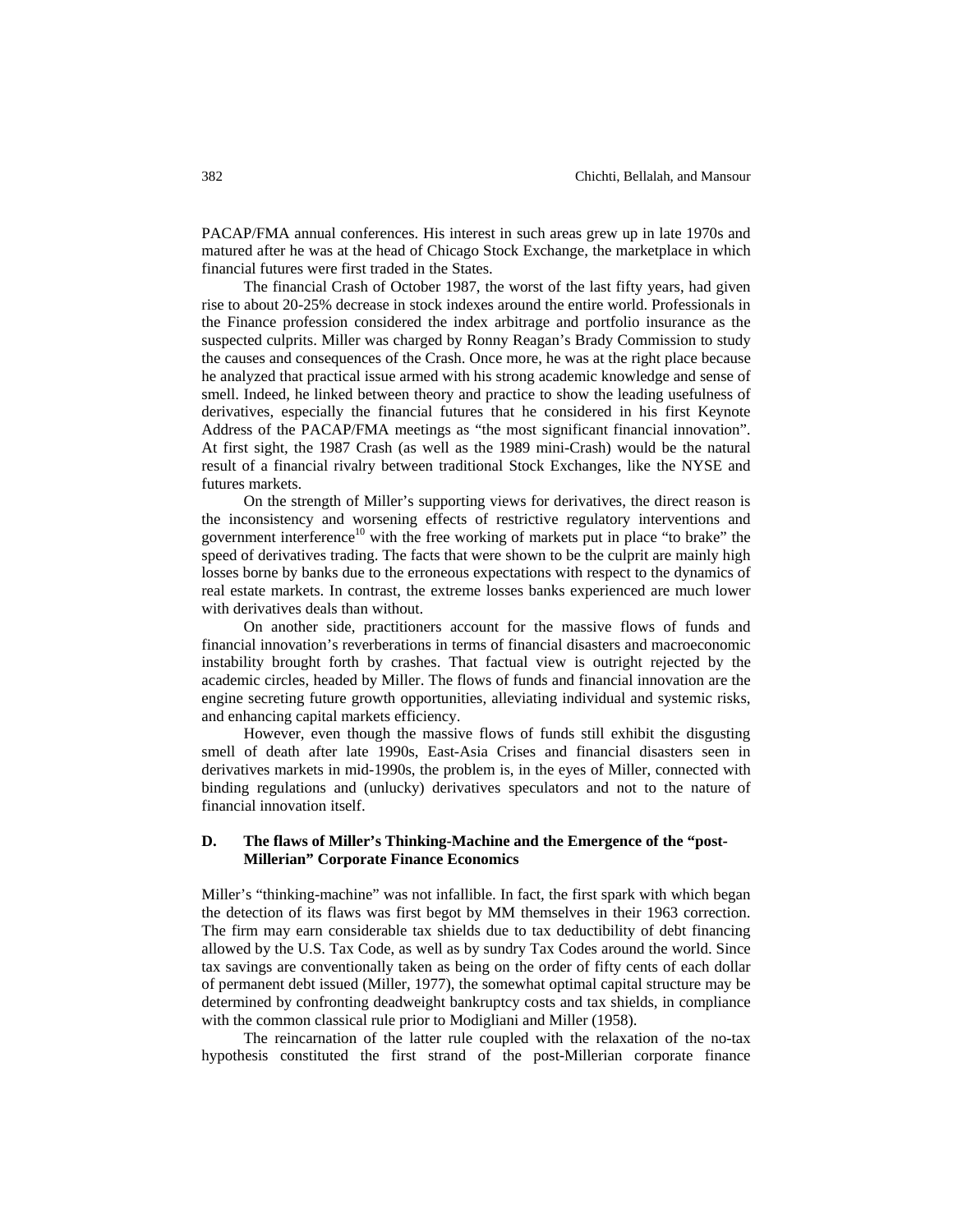economics. In effect, that new context put into the picture a convoluted theoretical structure, but closer to the real working of capital markets. The picture embeds hereinafter the differential tax treatment of income and capital gains at the personal level (corporate and individual tax rates $11$ ) which will increase the full value of real assets.<sup>12</sup> Since the management team is a maximizer of the firm's cash flows, they can seemingly increase the tax shield indefinitely.

In reality, this is not the case. According to Miller's (1977) words, "to reap more of these gains, however, the stockholders incur increasing risks of bankruptcy and the costs, direct and indirect, of falling into that unhappy state". This is the second strand. Bankruptcy matters were not encompassed into financial economics. The benchmark MM framework eludes the explicit consideration of bankruptcy into their equilibria analysis. But the growing alteration of balance sheet ratio (so as to take the advantage of indebtedness tax deductibility) may lead the firm to fall prey to the undesirable state of default. This second flaw is sufficiently important to make the firm's capital structure a determining driver of wealth that accrues to stockholders. However, the MM irrelevance proposition still holds true only when the indebtedness level is very low such that it may not lead the firm to go bankrupt, though bankruptcy costs are calculable. It is only in this case that the bankruptcy costs are of little import, and stockholders' wealth remains depending upon the profitable investment opportunities coming along.

In the wake of the latter discussion, the capital structure is viewed by corporate finance economists up to the 1970s as a result of a pure balancing of tax shields and bankruptcy costs sprung from debt financing. However, Myers(1984) argues that the securities issued by the firm stand unchanged after a fiscal modification by the Tax Department such that setting up a different taxation is somewhat irrelevant to the financing choices. In other words, the financing policy is rigid to tax considerations, at least over the short-run.

The third strand is information. Hereafter what the firm makes impact its value. For instance, selling stocks may be enough informative that the market has overvalued what they must worth. As a matter of course, the average investor mistakenly lowers the stock market value (i.e., the truncation bias) such that the financing choices by the firm become highly relevant through that mis-pricing process. This is the direct and simplest implication that the relaxation of the perfect information premises may have on the firm. Stiglitz's Information Economics is the *sexier* strand that grafted on the old-fashioned competitive equilibrium model and the standard MM's nothing matters world. Indeed, a tremendously large body of the financial economics literature draws on its revolutionary explanation of the nature of equilibria in insurance/monetary markets, the new corporate theory, and political economy. Stiglitz and Weiss (1981) demonstrated that when the information is not symmetrically distributed between business operators and lenders, there may exist a credit rationing and, in the best case, firms get punished with a discount due to problems like the adverse selection, the hidden action, and the costly state verification. The inclusion of equity rationing in a two-dimensional framework shows that rationing is the probable outcome of competition between equity and credit markets.

All entrepreneurs apply for loans (with collateralized assets or without) and the lenders cannot distinguish one type of entrepreneur from another, so limitation of credit availability takes place. This evidence gave rise to the emergence of an old issue,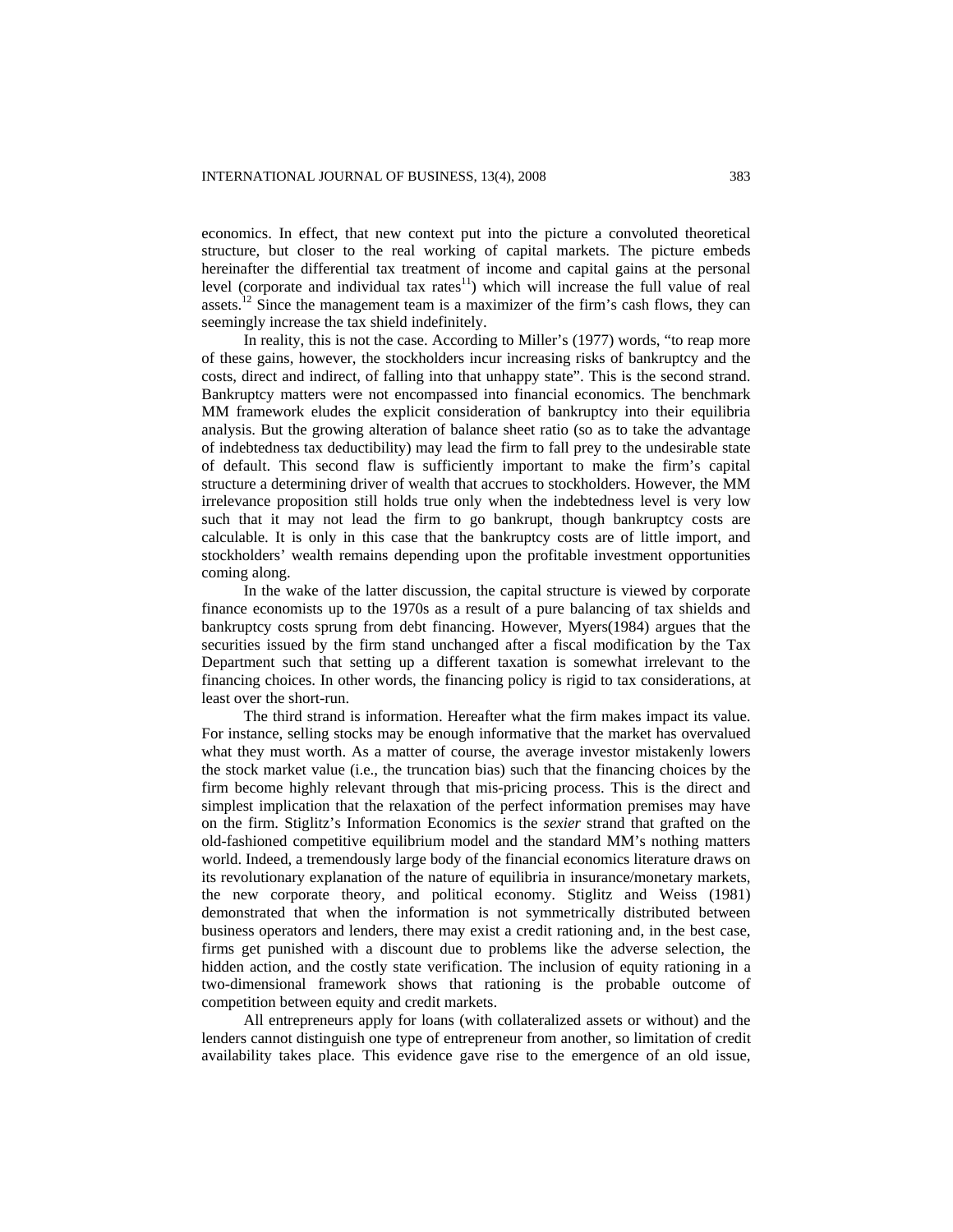namely the drivers of business fixed investment. Whilst neoclassical approaches stand for the relevance of expected returns, user cost of capital, besides other fundamentals, approaches based on capital-market imperfections let financial variables, like cash flow and net worth, enter the picture. This new line of research is encompassed into the financing constraints and internal capital-market literatures that started with Fazzari, Hubbard, and Petersen (1988). The short term pertinence of net worth (proxied for by cash flow) is parsed in terms of a mis-allocation of available funds by capital markets. Internal capital markets, through the conglomerates, may ensure better allocation efficiency, however.

On balance, through sizing up the flaws of Miller's "thinking-machine", one may come up with the fact that they reside in the basic conjectures themselves. In effect, the relinquishment of those conjectures turned out to be the source for the emergence of the three aforementioned strands. The transition from the neoclassical setting to the post-Millerian economics was not smooth. However, the transition's stumbling-block was modeling markets equilibria through the inclusion of both contracting parties (e.g., borrower/lender, insurer/insuree, employer/employee), besides other mathematically oriented issues such as the problems of non-existence, brought on by the relaxation of the convexity assumptions.

Alongside with the latter strands, Miller's works gave rise to the re-appearance of corporate governance matters that were let out of interest for many years. The breaking out from the long standing hypothesis of ownership/control nonseparation first appeared in Berle and Means (1932). It was also mentioned in many early papers. For instance, the prophesizing statement in Hurwicz (1946, p. 109) postulating that "the entrepreneur's psychological make-up (somewhat belatedly) enters the picture, and, at least implicitly, profit maximization is replaced by utility maximization [...] The utility maximization principle will yield most, but not all, existing theories of the firm and investment behavior". Hurwicz's (1946) *prophecy* and the appealing study of Berle and Means (1932) were absolutely *à-propos*. Indeed, by all accounts, the corporate governance is one of the most debated problems over the last years. Miller, of course, is behind its development since the entire diffusion of moral hazard models into the post-Millerian Corporate Finance Economics was built on MM's theoretical "relics"<sup>13</sup>, inasmuch as they do not say for which reason(s) the management preserves the stakeholders' claims on cash flows.

In essence, the management acts in compliance with the Fisherian model such that, irrespective of being poorly motivated or self-interested, they do not destroy stockholders wealth and strive to pick up value-maximizing choices. In effect, starting with Jensen and Meckling's (1976) risk-shifting analysis, the agency theory dissects problems between shareholders and debt claimants, the management team and equityholders, and between minority and controlling shareholders. The separation of ownership and control leads the firm's business running to be driven by loads of managing genres that have immediate implications for investment. The most cited phenomena in the theory are empire-building behavior (high declination toward gaining benefits from large corporate empires), reputational concerns (related to the enhancement of the management's reputation in the market for labor), and overconfidence (a psychological interpretation of management's actions).

The ineluctable separation of ownership and control is anchored with the real working of capitalism. The corporate governance is the set of devices aiming at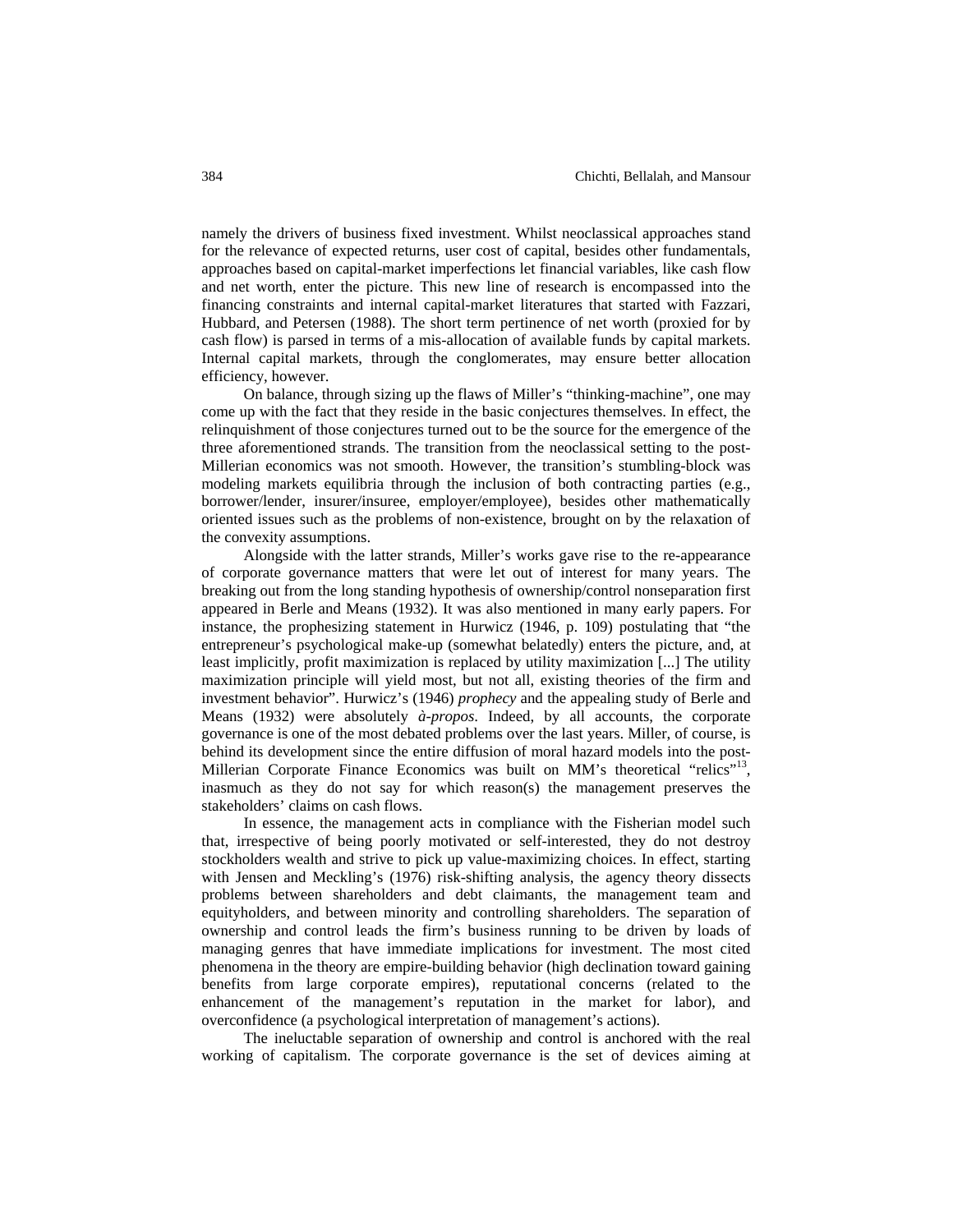protecting the full claimants' interests—especially those of equity claimants—through the stakeholders' control over management. The corporate governance is better angled through its legal guise. Indeed, in different countries, equity and debt claimants must be protected against high risk of expropriation that may be operated by the controlling shareholders and/or management. This risk is highly probable as long as the management team does not seize (designedly or unwarily) the growth opportunities coming along or lets the incumbents within the industry grasp them costlessly. Such actions may be encompassed into the agency-type problems identified by Jensen and Meckling (1976) such as the non-pecuniary benefits—i.e., the perks—are drawn at the expense of the shareholders' welfare. The goal of the legal facet of corporate governance is protecting outside claimants against the worsening consequences of expropriation risk through promoting surges for the enforceability of acts and legislative procedures for that purpose.

In the light of the latter concise discussion, it turns out that the fallible flaws of Miller's thinking-machine constitute the first departure for the emergence of post-Millerian corporate finance economics, constituting the bulky part of modern corporation finance literature. The flaws are the "footholds" economists needed to shape the academic research schedules over the last forty-plus years. Umpteen approaches, albeit based on MM, come to infirm their irrelevance propositions. Along with the incentives-based approach, the aggregate value of the firm depends upon the managerial actions' outcome. Starting from this factual view, Jensen and Meckling (1976) show that the management may have a taste to enter a gambling game through engaging in highly volatile ventures. This risk-shifting technique is worsening to debt claimants, whilst equity claimants enjoy a bonanza when the venture turns out to be successful. The capital structure, in contrast to MM, is optimal when the marginal benefits arising from hindering the management from enjoying their private benefits (e.g., perks) is balanced by the marginal cost of engaging in risky ventures.

The information-theoretic concerns place special stress upon the private information owned by management. Ignoring the perks, this strand of the moral hazard models analyzes the adverse selection problem in debt and equity markets to come up with the pecking order theory. Costly external finance drives a wedge of cost between internal and external funds. Though both approaches constitute a pioneering analysis, one must concede, however, that the sought question remains a puzzle. It is logical to admit the financial choices relevance, but for which argument $14$ ?

## **IV. CONCLUDING REMARKS**

Miller is our Socrates. Though he left the lecture halls forever, his milestone philosophy is daily dealt with inside them around the world forever. That's the prize he wanted and he got. Prior to Miller, it was "prehistory" in Corporate Finance Economics. Based on the standard Fisherian model and the baseline conjectures (e.g., no taxes, no transaction costs, rational expectations-enforced fair pricing of securities), Miller's immense contribution generated the foundational rationalization of modern theories. In this paper, we tried to place special emphasis upon the main traits shaping his academic life. We first shed some light on the major corollaries springing from his philosophical thinking. Albeit the MM theorems are easily understood, their underlying proof is extremely "dazzling". The arbitrage proof served as a solid basis to show that neither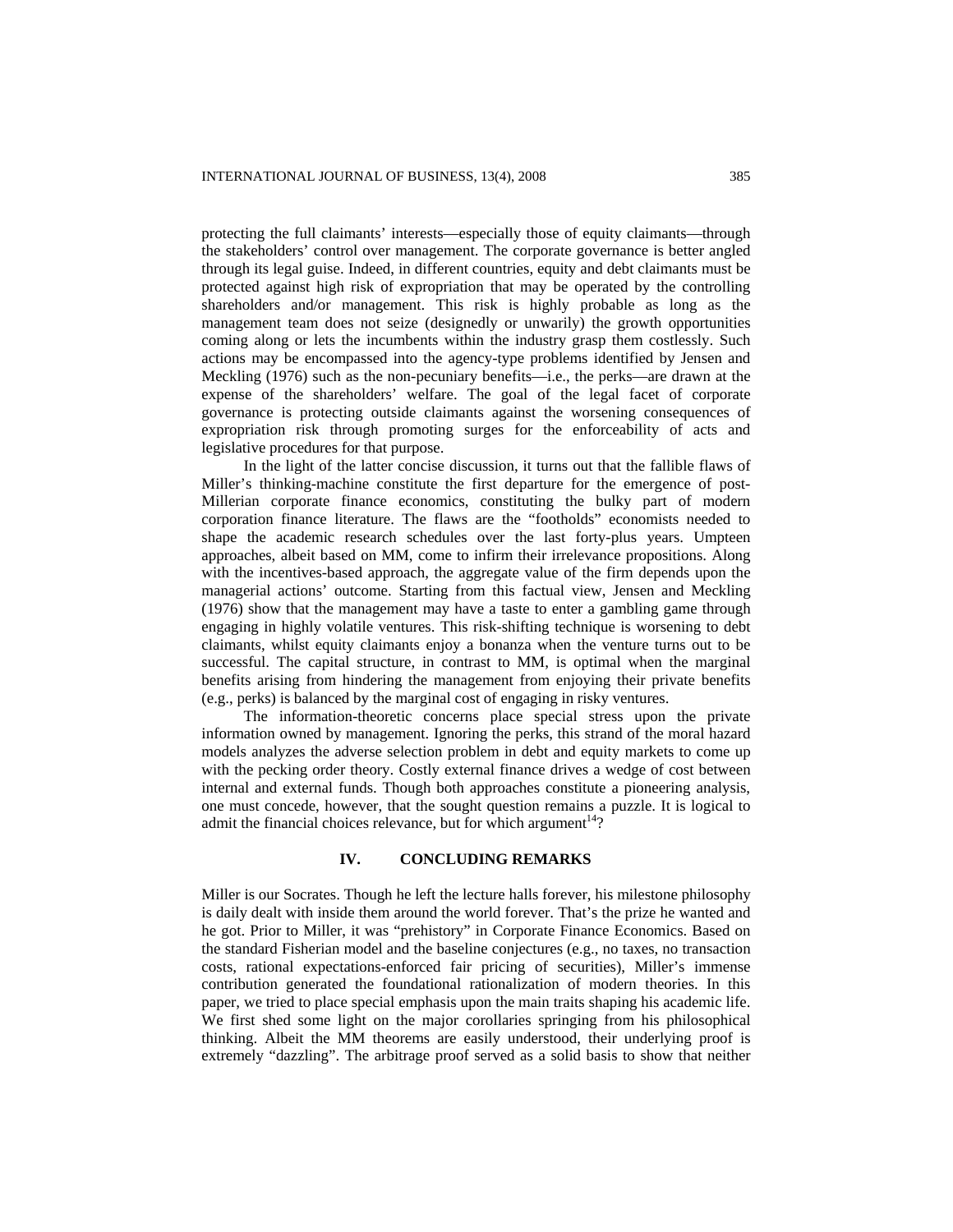financing choices nor dividend policy matter to the aggregate value of the firm. It is the basis of option pricing formula of Black and Scholes (1973), the most cited paper in finance.

Afterwards, we focussed on Miller's interest in financial innovations and the worsening effects of restrictive regulatory interventions and governmental interference with the free working of capital markets. The Miller's "thinking-machine" was not exempt from flaws, unfortunately. The flaws consisted of the conjectures themselves on which the irrelevances theorems leant. Relaxing these conjectures and rebuilding the framework on that basis was the first step to come up with the leading mainstreams theories after Miller, e.g., moral hazard models, entrenchment theory, and costly external finance literature. These and many other approaches form the post-Millerian Corporate Finance Economics are mostly based on Miller's legacy he left to academia.

Eugene Fama Sr., Miller's first Ph.D. student, said "Merton Miller epitomized the best of the University of Chicago GSB. All who knew him at Chicago and elsewhere recognize him as a path-breaking, world-class scholar, a dedicated teacher who mentioned many of the most famous contributors to finance and a grateful and insightful colleague who enhanced the research of all around him". Fama's quotation is the best depiction of a clear-sighted economist whose imprint is strikingly far-reaching. Now one may understand why Miller said, "you need only to make a big score in finance to be a hero forever".

## **ENDNOTES**

- 1. In his autobiography, Joseph E. Stiglitz, who was born in Gary, Indiana, said there must have been something in the air of Gary that led one into economics. The Nobel Prize-winner Paul A. Samuelson was also from Gary. One may jokingly say that a special dose of science was reigning in the air of Massachusetts that gave us two great economists, namely Miller and Sharpe.
- 2. Prior to the Markowitzian tradition, very simple concepts were reigning in the profession like not putting all the eggs in the same basket, or putting many eggs but looking at them very closely.
- 3. Modigliani is an American economist of Italian origin; we jokingly call him the *Gladiator*, but in the scientific battles not in Arena of the Coliseum, in the same way that Fisher Black called Miller the *warrior*.
- 4. One of them is Herbert Simon the 1978 Nobel Prize-winner for his innovative work on decision-making within economic organizations.
- 5. The arbitrage already exists before it was used in the MM framework; to understand it, it suffices to picture that traders may seize the opportunity of prices spread relative to what they would be if markets were perfect.
- 6. That of uncertainty, separating between real (e.g., production) and financing choices by the firm.
- 7. Stiglitz (2001) points out that the Modigliani-Miller theorem is far stronger than people had realized, including Modigliani and Miller themselves. In effect, by implying the existence of many risk classes, the number of general equilibria would amount to the number of debt-equity combinations, since no optimal capital structure exists. The Modigliani-Miller concept of risk classes is the departure of competitive market equilibrium with stochastic expected returns.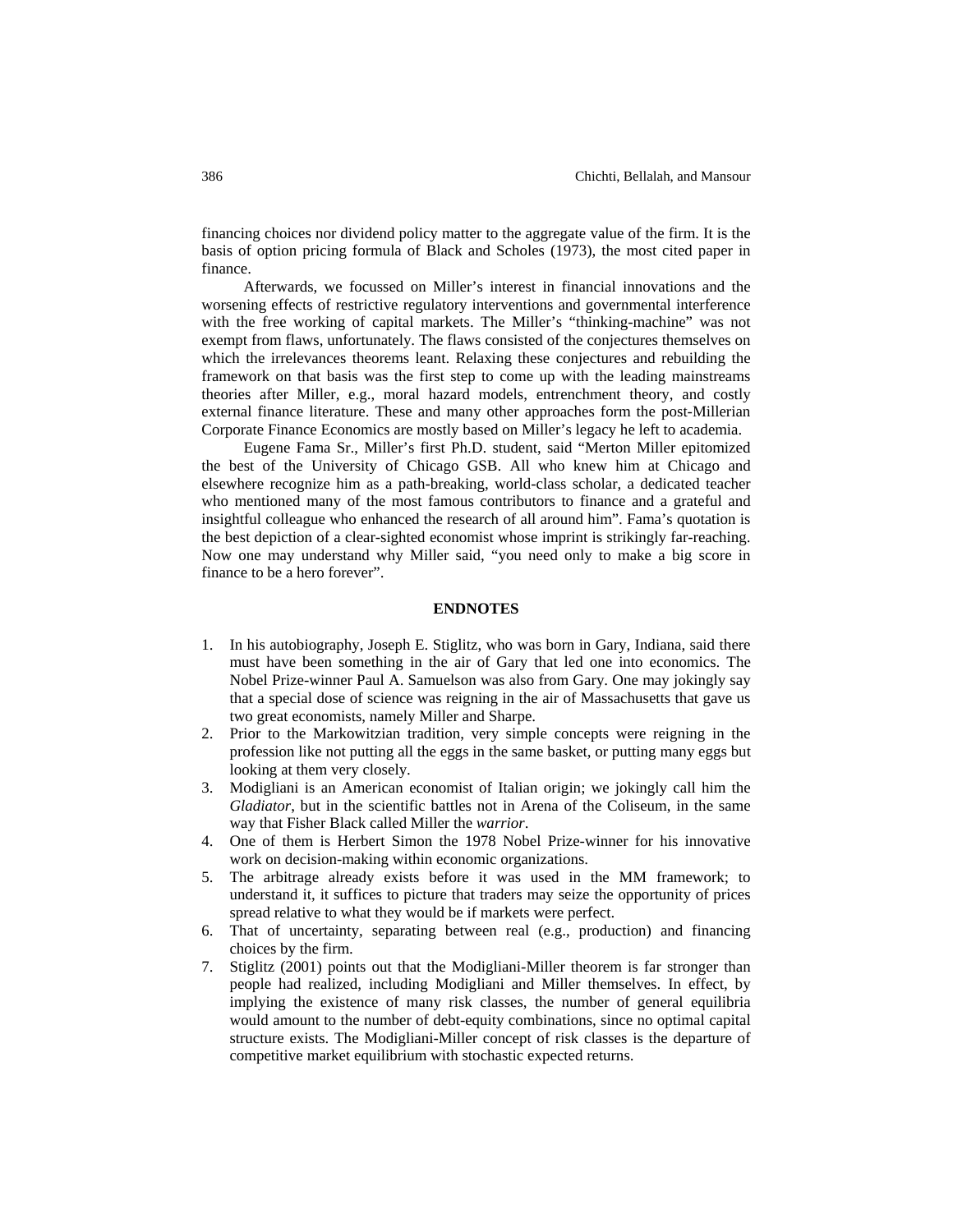- 8. Other conjectures are also used (e.g., the firm may sell for short with no charges) whose most binding is the economy is taxation-free.
- 9. Yogi Berra is the nickname of Lawrence Peter, a former catcher and manager in Major League Baseball. He spent much of his career for the New York Yankees.
- 10. The governmental interventions in less-developed countries aim at huge borrowing addressed to financing the public sector, begetting in this way a fragmentation of capital markets, which leads private corporations to count more on their own net worth.
- 11. This spread in taxation is the main reason behind the Leverage Buyouts (LBOs) wave that occurred in the USA by the end of 1980s. (For a deep dissection, see Miller's (1990) Nobel lecture.)
- 12. Miller's (1977) challenge was to yield a proof in line with the first bloc of Modigliani and Miller (1958) irrelevance propositions such that the expected streams of discounted cash flows stay independent of the individual and corporate taxation.
- 13. In MM's equilibrium analysis, the management team is assumed to act on behalf and in the best interests of equity claimants such that only a meaninglessly small amount of hidden information is allowed. This may be covered by the Marshall's dictum "Natura non facit saltum" saying that economies in which information was not too imperfect would look very much like economies in which information was perfect. See Stiglitz (2001) for a profound discussion and disparaging critics of that dictum.
- 14. The financial contracting literature outdoes the inefficiencies of moral hazard models by letting the relationship between investors and business operators to be dynamical. This line of research focuses on the allocation of decision rights in solvency and bankruptcy states. See Hart (2001).

#### **REFERENCES**

- Berle, A.A., and Means, G.C., 1932, *The Modern Corporation and Private Property*, New York: Macmillan.
- Black, F., and Scholes, M., 1973, "The Pricing of Options and Corporate Liabilities", *Journal of Political Economy* 81, 637-654
- Culp, C.L., 2003, *The Modigliani-Miller Propositions*, The University of Chicago and CP Risk Management LLC,. 79-91
- Fama, E.F., and Miller, M.H., 1972, *The Theory of Finance*, New York: Holt, Reinhart, and Winston.
- Fazzari, S., Hubbard, G. and Petersen, B., 1988, "Financing Constraints and Corporate Investment", *Brookings Paper on Economic Activity* 1, 141-195
- Hart, O., 2001, "Financial Contracting", Discussion Paper 327, Harvard Law School
- Hurwicz, L., 1946, "Theory of the Firm and of Investment," Cowles Foundation Paper 16
- Jensen, M., and Meckling, W., 1976, "Theory of the Firm: Managerial Behavior, Agency Costs, and Capital Structure", *Journal of Financial Economics* 3, 305-60

Miller, M.H., 1990, Leverage, Nobel Lecture, GSB, University of Chicago

Miller, M.H., 1988, "The Modigliani-Miller Propositions after Thirty Years", *Journal of Economic Perspectives* 2, 99-120